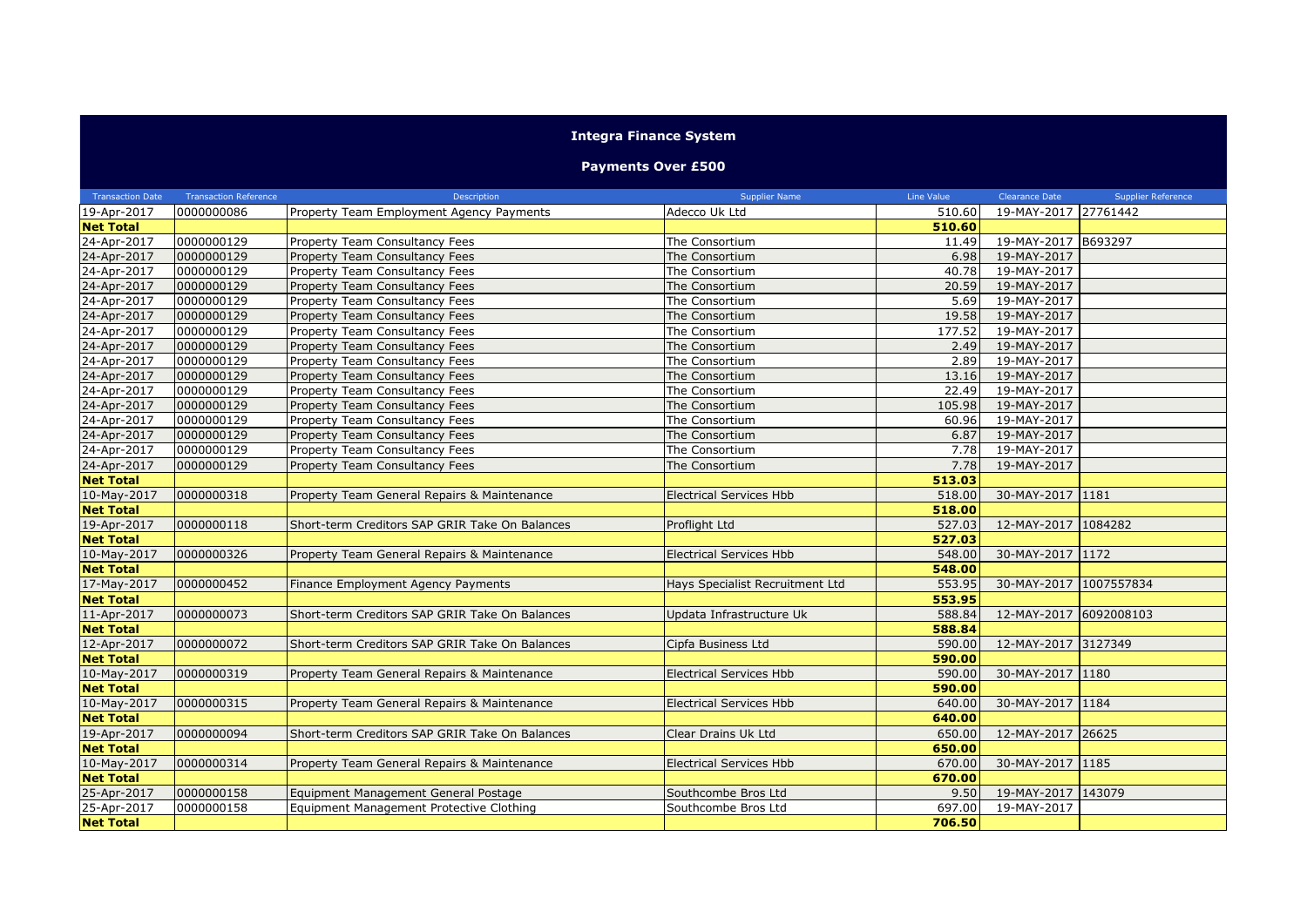| 09-Mar-2017      | 0000000102 | Short-term Creditors SAP GRIR Take On Balances  | Angus Fire Ltd                      | 781.73   | 12-MAY-2017 8037763    |                             |
|------------------|------------|-------------------------------------------------|-------------------------------------|----------|------------------------|-----------------------------|
| <b>Net Total</b> |            |                                                 |                                     | 781.73   |                        |                             |
| 27-Apr-2017      | 0000000350 | Prevention Community Safety Charges             | One Time Vendors                    | 800.00   | 19-MAY-2017 22831      |                             |
| <b>Net Total</b> |            |                                                 |                                     | 800.00   |                        |                             |
| 30-Apr-2017      | 0000000428 | Human Resources Occupational Health Nurse Sess  | People Asset Management Ltd         | 1,568.30 | 30-MAY-2017 54122      |                             |
| <b>Net Total</b> |            |                                                 |                                     | 1,568.30 |                        |                             |
| 10-May-2017      | 0000000328 | Property Team General Repairs & Maintenance     | <b>Electrical Services Hbb</b>      | 892.00   | 30-MAY-2017 1187       |                             |
| <b>Net Total</b> |            |                                                 |                                     | 892.00   |                        |                             |
| 29-Mar-2017      | 0000000125 | Short-term Creditors SAP GRIR Take On Balances  | Prometheous Medical Limited         | 916.75   | 12-MAY-2017 0000013183 |                             |
| <b>Net Total</b> |            |                                                 |                                     | 916.75   |                        |                             |
| 25-Apr-2017      | 0000000359 | <b>ICT Computer Software</b>                    | 3Tc Software                        | 920.00   | 30-MAY-2017 INV02260   |                             |
| <b>Net Total</b> |            |                                                 |                                     | 920.00   |                        |                             |
| 18-Apr-2017      | 0000000133 | <b>ICT Computer Hardware</b>                    | <b>XMA Ltd</b>                      | 920.00   | 12-MAY-2017 BL15190    |                             |
| <b>Net Total</b> |            |                                                 |                                     | 920.00   |                        |                             |
| 28-Apr-2017      | 0000000354 | Transport and Workshops Vehicle Installation    | Impact Sign Solutions Ltd           | 977.50   | 19-MAY-2017 130932     |                             |
| <b>Net Total</b> |            |                                                 |                                     | 977.50   |                        |                             |
| 28-Apr-2017      | 0000000238 | Equipment Management Protective Clothing        | Eagle Technical Products Limited    | 990.00   | 19-MAY-2017 28217      |                             |
| <b>Net Total</b> |            |                                                 |                                     | 990.00   |                        |                             |
| 05-May-2017      | 0000000235 | <b>Equipment Management Uniforms</b>            | Giffard Newton                      | 88.50    | 30-MAY-2017 2040767    |                             |
| 05-May-2017      | 0000000235 | Equipment Management Uniforms                   | Giffard Newton                      | 139.80   | 30-MAY-2017            |                             |
| 05-May-2017      | 0000000235 | Equipment Management Uniforms                   | Giffard Newton                      | 139.80   | 30-MAY-2017            |                             |
| 05-May-2017      | 0000000235 | <b>Equipment Management Uniforms</b>            | Giffard Newton                      | 139.80   | 30-MAY-2017            |                             |
| 05-May-2017      | 0000000235 | Equipment Management Protective Clothing        | Giffard Newton                      | 79.80    | 30-MAY-2017            |                             |
| 05-May-2017      | 0000000235 | <b>Equipment Management Uniforms</b>            | Giffard Newton                      | 139.80   | 30-MAY-2017            |                             |
| 05-May-2017      | 0000000235 | Equipment Management Protective Clothing        | Giffard Newton                      | 38.90    | 30-MAY-2017            |                             |
| 05-May-2017      | 0000000235 | Equipment Management Protective Clothing        | Giffard Newton                      | 119.70   | 30-MAY-2017            |                             |
| 05-May-2017      | 0000000235 | Equipment Management Protective Clothing        | Giffard Newton                      | 119.70   | 30-MAY-2017            |                             |
| <b>Net Total</b> |            |                                                 |                                     | 1,005.80 |                        |                             |
| 19-Apr-2017      | 0000000178 | Princes Risborough Station Diesel Oil - Gas Oil | Pace Fuelcare Ltd                   | 1,093.25 | 30-MAY-2017 7961872    |                             |
| <b>Net Total</b> |            |                                                 |                                     | 1,093.25 |                        |                             |
| 02-May-2017      | 0000000355 | <b>ICT Main Communications</b>                  | XMA Ltd                             | 803.85   | 30-MAY-2017 BM17916    |                             |
| 02-May-2017      | 0000000355 | <b>ICT Main Communications</b>                  | XMA Ltd                             | 400.75   | 30-MAY-2017            |                             |
| <b>Net Total</b> |            |                                                 |                                     | 1,204.60 |                        |                             |
| 03-May-2017      | 0000000236 | Research and Development Operational Equipment  | Northern Diver (Int) Ltd            | 1,222.50 | 30-MAY-2017 0000179832 |                             |
| <b>Net Total</b> |            |                                                 |                                     | 1,222.50 |                        |                             |
| 31-Mar-2017      | 0000000150 | Short-term Creditors SAP GRIR Take On Balances  | yreco Uk Limited                    | 1,404.01 |                        | 12-MAY-2017 60915117/201703 |
| <b>Net Total</b> |            |                                                 |                                     | 1,404.01 |                        |                             |
| 31-Mar-2017      | 0000000261 | Asset Control Account Asset Control Account     | <b>Blake Morgan</b>                 | 1,550.00 | 19-MAY-2017 78336      |                             |
| <b>Net Total</b> |            |                                                 |                                     | 1,550.00 |                        |                             |
| 28-Mar-2017      | 0000000028 | Property Team Legal Expenses                    | Bevan Britten                       | 1,768.00 | 19-MAY-2017 01498598   |                             |
| <b>Net Total</b> |            |                                                 |                                     | 1,768.00 |                        |                             |
| 13-Apr-2017      | 0000000083 | Short-term Creditors SAP GRIR Take On Balances  | Aylesbury Vale District Council     | 1,779.77 | 12-MAY-2017 264169     |                             |
| <b>Net Total</b> |            |                                                 |                                     | 1,779.77 |                        |                             |
| 21-Apr-2017      | 0000000182 | Short-term Creditors SAP GRIR Take On Balances  | Central(High Rise)Limited           | 1,894.89 | 12-MAY-2017 29278      |                             |
| <b>Net Total</b> |            |                                                 |                                     | 1,894.89 |                        |                             |
| 23-Mar-2017      | 0000000426 | Human Resources Legal Expenses                  | <b>Local Government Association</b> | 1,921.27 | 30-MAY-2017 40152177   |                             |
| <b>Net Total</b> |            |                                                 |                                     | 1,921.27 |                        |                             |
| 26-Apr-2017      | 0000000351 | Prevention Community Safety Charges             | One Time Vendors                    | 2,000.00 | 19-MAY-2017 4476       |                             |
| <b>Net Total</b> |            |                                                 |                                     | 2,000.00 |                        |                             |
| 21-Mar-2017      | 0000000373 | Short-term Creditors SAP GRIR Take On Balances  | <b>Tencer Limited</b>               | 826.73   | 30-MAY-2017 100355     |                             |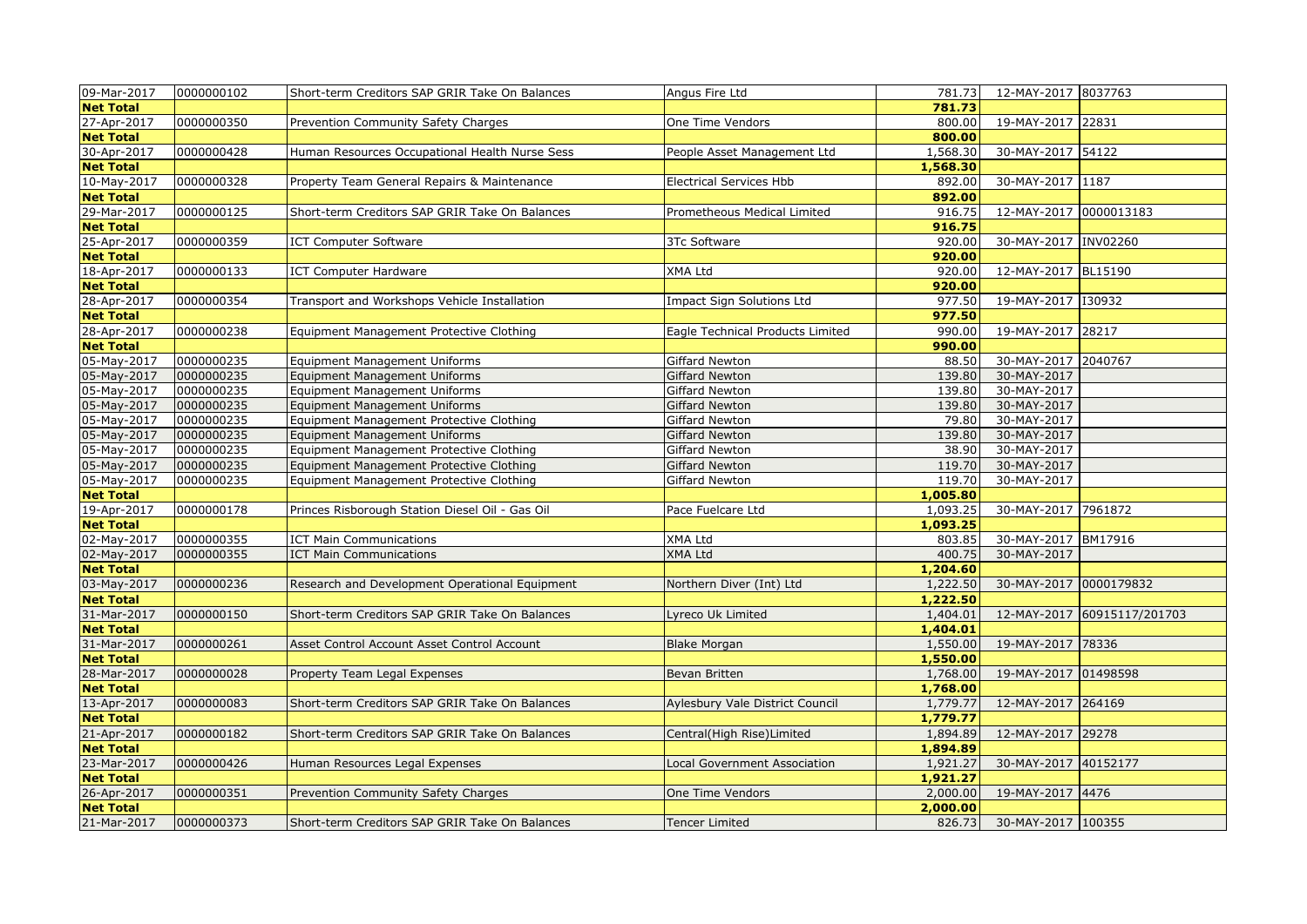| 21-Mar-2017       | 0000000373 | Admin Buildings - HQ Plan Preventative Maintenance        | <b>Tencer Limited</b>                  | 1,251.98 | 30-MAY-2017             |                           |
|-------------------|------------|-----------------------------------------------------------|----------------------------------------|----------|-------------------------|---------------------------|
| <b>Net Total</b>  |            |                                                           |                                        | 2,078.71 |                         |                           |
| 18-Apr-2017       | 0000000412 | Human Resources Occupational Health Nurse Sess            | M.K. Occupational Health               | 2,095.00 | 30-MAY-2017 90400       |                           |
| <b>Net Total</b>  |            |                                                           |                                        | 2,095.00 |                         |                           |
| 26-Apr-2017       | 0000000450 | Finance Employment Agency Payments                        | Hays Specialist Recruitment Ltd        | 2,120.00 | 30-MAY-2017 1007494317  |                           |
| <b>Net Total</b>  |            |                                                           |                                        | 2,120.00 |                         |                           |
| 03-May-2017       | 0000000190 | Finance Employment Agency Payments                        | <b>Hays Specialist Recruitment Ltd</b> | 2,120.00 | 12-MAY-2017 1007510728  |                           |
| <b>Net Total</b>  |            |                                                           |                                        | 2,120.00 |                         |                           |
| 10-May-2017       | 0000000332 | Finance Employment Agency Payments                        | <b>Hays Specialist Recruitment Ltd</b> | 2,120.00 | 30-MAY-2017 1007536714  |                           |
| <b>Net Total</b>  |            |                                                           |                                        | 2,120.00 |                         |                           |
| 17-May-2017       | 0000000424 | Finance Employment Agency Payments                        | Hays Specialist Recruitment Ltd        | 2,120.00 | 30-MAY-2017 1007552500  |                           |
| <b>Net Total</b>  |            |                                                           |                                        | 2,120.00 |                         |                           |
| $31$ -Mar-2017    | 0000000443 | Short-term Creditors SAP GRIR Take On Balances            | Ats Euromaster Limited                 | 2,143.77 | 30-MAY-2017 A9980124548 |                           |
| <b>Net Total</b>  |            |                                                           |                                        | 2,143.77 |                         |                           |
| 20-Apr-2017       | 0000000180 | Gerrards Cross Fire Station Plan Preventative Maintenance | Dynnig Uk Ltd                          | 1,073.60 | 12-MAY-2017 17002138UI  |                           |
| 20-Apr-2017       | 0000000180 | High Wycombe Fire Station Plan Preventative Maintenance   | Dynnig Uk Ltd                          | 1,073.60 | 12-MAY-2017             |                           |
| <b>Net Total</b>  |            |                                                           |                                        | 2,147.20 |                         |                           |
| 21-Apr-2017       | 0000000176 | Transport and Workshops Diesel Oil - Gas Oil              | Pace Fuelcare Ltd                      | 2,206.85 | 30-MAY-2017 7985868     |                           |
| <b>Net Total</b>  |            |                                                           |                                        | 2,206.85 |                         |                           |
| 20-Apr-2017       | 0000000177 | Transport and Workshops Diesel Oil - Gas Oil              | Pace Fuelcare Ltd                      | 2,207.81 | 19-MAY-2017 7986620     |                           |
| <b>Net Total</b>  |            |                                                           |                                        | 2,207.81 |                         |                           |
| 19-Apr-2017       | 0000000098 | Short-term Creditors SAP GRIR Take On Balances            | Sky-Futures Partners Ltd               | 2,250.00 |                         | 12-MAY-2017 2017-SFTA-006 |
| <b>Net Total</b>  |            |                                                           |                                        | 2,250.00 |                         |                           |
| 20-Apr-2017       | 0000000143 | Transport and Workshops Contracted Maintenance            | Lex Autolease Ltd                      | 471.64   | 12-MAY-2017 MSIN416456  |                           |
| 20-Apr-2017       | 0000000143 | Transport and Workshops Car Leasing                       | Lex Autolease Ltd                      | 2,232.78 | 12-MAY-2017             |                           |
| <b>Net Total</b>  |            |                                                           |                                        | 2,704.42 |                         |                           |
| $01 - May - 2017$ | 0000000281 | <b>ICT Main Communications</b>                            | Daisy Telecoms Ltd                     | 2,562.80 | 30-MAY-2017 6877600     |                           |
| <b>Net Total</b>  |            |                                                           |                                        | 2,562.80 |                         |                           |
| 21-Apr-2017       | 0000000179 | Transport and Workshops Diesel Oil - Gas Oil              | Pace Fuelcare Ltd                      | 2,590.65 | 19-MAY-2017 7966625     |                           |
| <b>Net Total</b>  |            |                                                           |                                        | 2,590.65 |                         |                           |
| 05-May-2017       | 0000000271 | Transport and Workshops Diesel Oil - Gas Oil              | Pace Fuelcare Ltd                      | 2,595.60 | 30-MAY-2017 8051497     |                           |
| <b>Net Total</b>  |            |                                                           |                                        | 2,595.60 |                         |                           |
| 01-Apr-2017       | 0000000446 | <b>ICT Main Communications</b>                            | Daisy Telecoms Ltd                     | 2,726.69 | 30-MAY-2017 6788754     |                           |
| <b>Net Total</b>  |            |                                                           |                                        | 2,726.69 |                         |                           |
| 13-Mar-2017       | 0000000161 | Short-term Creditors SAP GRIR Take On Balances            | Oxfordshire County Council             | 2,894.07 | 12-MAY-2017 3920142175  |                           |
| <b>Net Total</b>  |            |                                                           |                                        | 2,894.07 |                         |                           |
| 31-Mar-2017       | 0000000409 | Thames Valley Fire Control Agency Services                | Royal Berkshire Fire Authority         | 3,233.58 | 30-MAY-2017 OP/I000391  |                           |
| <b>Net Total</b>  |            |                                                           |                                        | 3,233.58 |                         |                           |
| 10-May-2017       | 0000000232 | Admin Buildings - HQ Electricity                          | Haven Power                            | 3,247.29 |                         | 24-MAY-2017 IM 102311353  |
| <b>Net Total</b>  |            |                                                           |                                        | 3,247.29 |                         |                           |
| 30-Apr-2017       | 0000000384 | Transport and Workshops Tyres & Tubes                     | Ats Euromaster Limited                 | 240.31   | 30-MAY-2017 A9980125345 |                           |
| 30-Apr-2017       | 0000000384 | Transport and Workshops Tyres & Tubes                     | Ats Euromaster Limited                 | 1,334.96 | 30-MAY-2017             |                           |
| 30-Apr-2017       | 0000000384 | Transport and Workshops Tyres & Tubes                     | Ats Euromaster Limited                 | 68.20    | 30-MAY-2017             |                           |
| 30-Apr-2017       | 0000000384 | Transport and Workshops Tyres & Tubes                     | Ats Euromaster Limited                 | 10.00    | 30-MAY-2017             |                           |
| 30-Apr-2017       | 0000000384 | Transport and Workshops Tyres & Tubes                     | Ats Euromaster Limited                 | 366.56   | 30-MAY-2017             |                           |
| 30-Apr-2017       | 0000000384 | Transport and Workshops Tyres & Tubes                     | Ats Euromaster Limited                 | 701.56   | 30-MAY-2017             |                           |
| 30-Apr-2017       | 0000000384 | Transport and Workshops Tyres & Tubes                     | Ats Euromaster Limited                 | 96.00    | 30-MAY-2017             |                           |
| 30-Apr-2017       | 0000000384 | Transport and Workshops Tyres & Tubes                     | Ats Euromaster Limited                 | 440.22   | 30-MAY-2017             |                           |
| <b>Net Total</b>  |            |                                                           |                                        | 3,257.81 |                         |                           |
| 30-Mar-2017       | 0000000128 | Transport and Workshops Contracted Maintenance            | Lex Autolease Ltd                      | 673.20   | 12-MAY-2017 IRIN531444  |                           |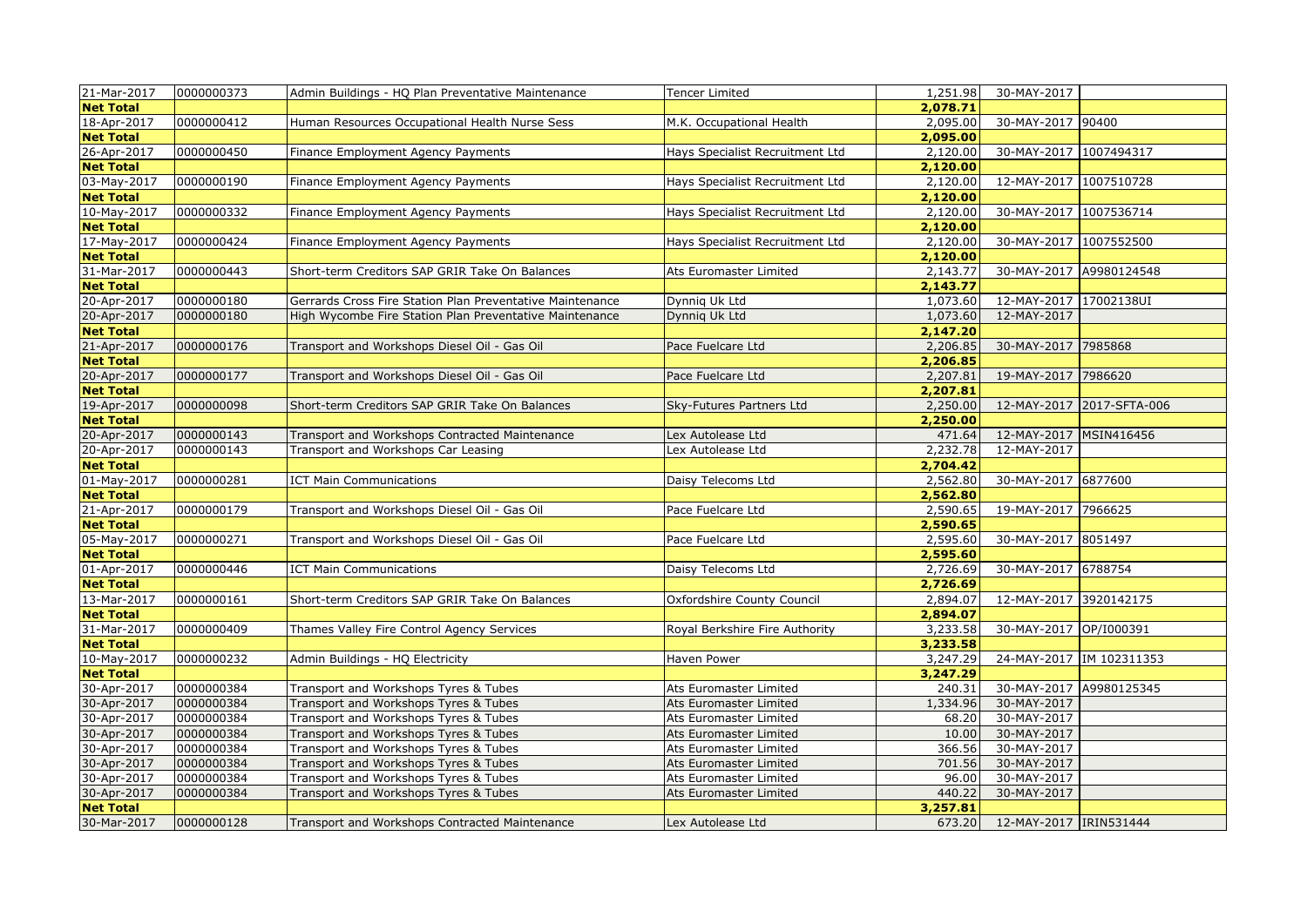| 30-Mar-2017                     | 0000000128 | Transport and Workshops Car Leasing            | Lex Autolease Ltd        | 2,910.86 | 12-MAY-2017                     |                         |
|---------------------------------|------------|------------------------------------------------|--------------------------|----------|---------------------------------|-------------------------|
| <b>Net Total</b>                |            |                                                |                          | 3,584.06 |                                 |                         |
| 11-Apr-2017                     | 0000000074 | Short-term Creditors SAP GRIR Take On Balances | Updata Infrastructure Uk | 3,401.86 | 12-MAY-2017 6092008102          |                         |
| <b>Net Total</b>                |            |                                                |                          | 3,401.86 |                                 |                         |
| 31-Mar-2017                     | 0000000259 | Asset Control Account Asset Control Account    | Asbri Planning Ltd       | 3,620.00 | 30-MAY-2017 129292              |                         |
| <b>Net Total</b>                |            |                                                |                          | 3,620.00 |                                 |                         |
| 04-May-2017                     | 0000000306 | Great Missenden Fire Station Gas               | Gazprom Energy           | 80.83    | 19-MAY-2017 113241              |                         |
| 04-May-2017                     | 0000000306 | Admin Buildings - HQ Gas                       | Gazprom Energy           | 856.06   | 19-MAY-2017                     |                         |
| 04-May-2017                     | 0000000306 | Admin Buildings - Marlow Gas                   | Gazprom Energy           | 395.70   | 19-MAY-2017                     |                         |
| 04-May-2017                     | 0000000306 | Broughton Fire Station Gas                     | Gazprom Energy           | 171.70   | 19-MAY-2017                     |                         |
| 04-May-2017                     | 0000000306 | Newport Pagnell Fire Station Gas               | Gazprom Energy           | 81.48    | 19-MAY-2017                     |                         |
| 04-May-2017                     | 0000000306 | MK West Fire Station Gas                       | Gazprom Energy           | 514.37   | 19-MAY-2017                     |                         |
| 04-May-2017                     | 0000000306 | MK West Fire Station Gas                       | Gazprom Energy           | 477.87   | 19-MAY-2017                     |                         |
| 04-May-2017                     | 0000000306 | Buckingham Fire Station Gas                    | Gazprom Energy           | 295.85   | 19-MAY-2017                     |                         |
| 04-May-2017                     | 0000000306 | Winslow Fire Station Gas                       | Gazprom Energy           | 41.61    | 19-MAY-2017                     |                         |
| 04-May-2017                     | 0000000306 | Waddesdon Fire Station Gas                     | Gazprom Energy           | 52.97    | 19-MAY-2017                     |                         |
| 04-May-2017                     | 0000000306 | High Wycombe Fire Station Gas                  | Gazprom Energy           | 388.33   | 19-MAY-2017                     |                         |
| 04-May-2017                     | 0000000306 | Stokenchurch Fire Station Gas                  | Gazprom Energy           | 69.84    | 19-MAY-2017                     |                         |
| 04-May-2017                     | 0000000306 | Admin Buildings - Haddenham Gas                | Gazprom Energy           | 159.12   | 19-MAY-2017                     |                         |
| 04-May-2017                     | 0000000306 | Amersham Fire Station Gas                      | Gazprom Energy           | 102.03   | 19-MAY-2017                     |                         |
| 04-May-2017                     | 0000000306 | Chesham Fire Station Gas                       | Gazprom Energy           | 103.07   | 19-MAY-2017                     |                         |
| 04-May-2017                     | 0000000306 | Olney Fire Station Gas                         | Gazprom Energy           | 72.86    | 19-MAY-2017                     |                         |
| 04-May-2017                     | 0000000306 | Beaconsfield Fire Station Gas                  | Gazprom Energy           | 230.09   | 19-MAY-2017                     |                         |
| 04-May-2017                     | 0000000306 | Gerrards Cross Fire Station Gas                | Gazprom Energy           | 319.40   | 19-MAY-2017                     |                         |
| <b>Net Total</b>                |            |                                                |                          | 4,413.18 |                                 |                         |
|                                 |            |                                                |                          |          |                                 |                         |
|                                 |            |                                                |                          |          |                                 |                         |
| 03-Apr-2017                     | 0000000145 | <b>ICT Main Communications</b>                 | EE Ltd                   | 15.65    |                                 | 12-MAY-2017 01256378408 |
| 03-Apr-2017                     | 0000000145 | <b>ICT Main Communications</b>                 | EE Ltd                   | 4,003.86 | 12-MAY-2017                     |                         |
| <b>Net Total</b>                |            |                                                |                          | 4,019.51 |                                 |                         |
| 30-Apr-2017                     | 0000000413 | Human Resources Occupational Health Nurse Sess | M.K. Occupational Health | 4,241.66 | 30-MAY-2017 90200               |                         |
| <b>Net Total</b>                |            |                                                |                          | 4,241.66 |                                 |                         |
| 12-Apr-2017                     | 0000000391 | Chesham Fire Station Gas                       | Gazprom Energy           | 135.83   | 30-MAY-2017 113165              |                         |
| 12-Apr-2017                     | 0000000391 | Amersham Fire Station Gas                      | Gazprom Energy           | 127.34   | 30-MAY-2017                     |                         |
| 12-Apr-2017                     | 0000000391 | Gerrards Cross Fire Station Gas                | Gazprom Energy           | 372.78   | 30-MAY-2017                     |                         |
| 12-Apr-2017                     | 0000000391 | Great Missenden Fire Station Gas               | Gazprom Energy           | 103.01   | 30-MAY-2017                     |                         |
| 12-Apr-2017                     | 0000000391 | Stokenchurch Fire Station Gas                  | Gazprom Energy           | 83.04    | 30-MAY-2017                     |                         |
| 12-Apr-2017                     | 0000000391 | Admin Buildings - HQ Gas                       | Gazprom Energy           | 943.94   | 30-MAY-2017                     |                         |
| 12-Apr-2017                     | 0000000391 | High Wycombe Fire Station Gas                  | Gazprom Energy           | 441.70   | 30-MAY-2017                     |                         |
| 12-Apr-2017                     | 0000000391 | Waddesdon Fire Station Gas                     | Gazprom Energy           | 64.25    | 30-MAY-2017                     |                         |
| 12-Apr-2017                     | 0000000391 | Newport Pagnell Fire Station Gas               | Gazprom Energy           | 130.60   | 30-MAY-2017                     |                         |
| 12-Apr-2017                     | 0000000391 | MK West Fire Station Gas                       | Gazprom Energy           | 608.49   | 30-MAY-2017                     |                         |
| 12-Apr-2017                     | 0000000391 | MK West Fire Station Gas                       | Gazprom Energy           | 609.25   | 30-MAY-2017                     |                         |
| 12-Apr-2017                     | 0000000391 | Olney Fire Station Gas                         | Gazprom Energy           | 84.58    | 30-MAY-2017                     |                         |
| 12-Apr-2017                     | 0000000391 | Winslow Fire Station Gas                       | Gazprom Energy           | 58.66    | 30-MAY-2017                     |                         |
| 12-Apr-2017                     | 0000000391 | Beaconsfield Fire Station Gas                  | Gazprom Energy           | 335.68   | 30-MAY-2017                     |                         |
| 12-Apr-2017                     | 0000000391 | Broughton Fire Station Gas                     | Gazprom Energy           | 218.84   | 30-MAY-2017                     |                         |
| 12-Apr-2017                     | 0000000391 | Buckingham Fire Station Gas                    | Gazprom Energy           | 423.42   | 30-MAY-2017                     |                         |
| 12-Apr-2017                     | 0000000391 | Haddenham Fire Station Gas                     | Gazprom Energy           | 199.05   | 30-MAY-2017                     |                         |
| 12-Apr-2017                     | 0000000391 | Marlow Fire Station Gas                        | Gazprom Energy           | 466.05   | 30-MAY-2017                     |                         |
| <b>Net Total</b><br>30-Mar-2017 | 0000000171 | Human Resources Consultancy Fees               | Health Management Ltd    | 5,406.51 | 6,450.00 19-MAY-2017 0000160925 |                         |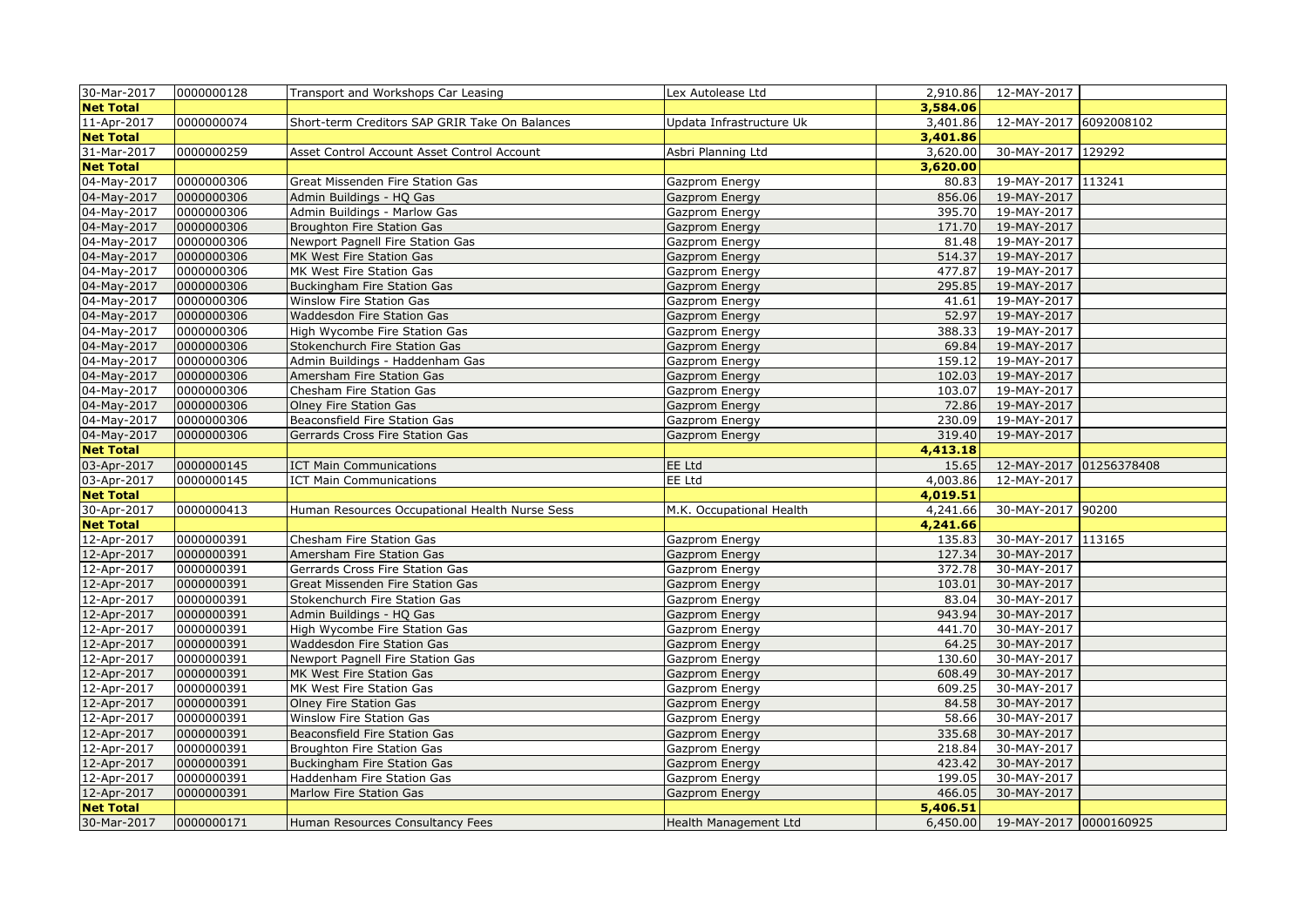| <b>Net Total</b> |            |                                                |                                | 6,450.00  |                         |                               |
|------------------|------------|------------------------------------------------|--------------------------------|-----------|-------------------------|-------------------------------|
| 04-Jan-2017      | 0000000341 | <b>ICT Main Communications</b>                 | Vodafone Paging                | 6,675.60  | 30-MAY-2017   VR1470877 |                               |
| <b>Net Total</b> |            |                                                |                                | 6,675.60  |                         |                               |
| 12-May-2017      | 0000000430 | <b>Buckingham Fire Station Electricity</b>     | Scottish Hydro Elec (Was Sse)  | 246.42    |                         | 30-MAY-2017 BMKFAAPRIL17      |
| 12-May-2017      | 0000000430 | Buckingham Fire Station Electricity            | Scottish Hydro Elec (Was Sse)  | 412.19    | 30-MAY-2017             |                               |
| 12-May-2017      | 0000000430 | Admin Buildings - Unit 7 Electricity           | Scottish Hydro Elec (Was Sse)  | 1,272.90  | 30-MAY-2017             |                               |
| 12-May-2017      | 0000000430 | Gerrards Cross Fire Station Electricity        | Scottish Hydro Elec (Was Sse)  | 645.25    | 30-MAY-2017             |                               |
| 12-May-2017      | 0000000430 | Beaconsfield Fire Station Electricity          | Scottish Hydro Elec (Was Sse)  | 461.88    | 30-MAY-2017             |                               |
| 12-May-2017      | 0000000430 | High Wycombe Fire Station Electricity          | Scottish Hydro Elec (Was Sse)  | 666.08    | 30-MAY-2017             |                               |
| 12-May-2017      | 0000000430 | <b>Brill Fire Station Electricity</b>          | Scottish Hydro Elec (Was Sse)  | 121.18    | 30-MAY-2017             |                               |
| 12-May-2017      | 0000000430 | MK West Fire Station Electricity               | Scottish Hydro Elec (Was Sse)  | 672.67    | 30-MAY-2017             |                               |
| 12-May-2017      | 0000000430 | MK West Fire Station Electricity               | Scottish Hydro Elec (Was Sse)  | 550.26    | 30-MAY-2017             |                               |
| 12-May-2017      | 0000000430 | Transport and Workshops Electricity            | Scottish Hydro Elec (Was Sse)  | 110.69    | 30-MAY-2017             |                               |
| 12-May-2017      | 0000000430 | Admin Buildings - Marlow Electricity           | Scottish Hydro Elec (Was Sse)  | 837.04    | 30-MAY-2017             |                               |
| 12-May-2017      | 0000000430 | Admin Buildings - Haddenham Electricity        | Scottish Hydro Elec (Was Sse)  | 269.67    | 30-MAY-2017             |                               |
| 12-May-2017      | 0000000430 | Great Missenden Fire Station Electricity       | Scottish Hydro Elec (Was Sse)  | 114.96    | 30-MAY-2017             |                               |
| 12-May-2017      | 0000000430 | Amersham Fire Station Electricity              | Scottish Hydro Elec (Was Sse)  | 289.99    | 30-MAY-2017             |                               |
| 12-May-2017      | 0000000430 | Chesham Fire Station Electricity               | Scottish Hydro Elec (Was Sse)  | 708.38    | 30-MAY-2017             |                               |
| 12-May-2017      | 0000000430 | Princes Risborough Station Electricity         | Scottish Hydro Elec (Was Sse)  | 676.64    | 30-MAY-2017             |                               |
| <b>Net Total</b> |            |                                                |                                | 8,056.20  |                         |                               |
| 25-Apr-2017      | 0000000366 | Corporate Management External Audit Fees       | Ernst & Young Llp              | 0.25      |                         | 19-MAY-2017 GB10100126980     |
| 25-Apr-2017      | 0000000366 | Short-term Creditors SAP GRIR Take On Balances | Ernst & Young Llp              | 7,844.75  | 19-MAY-2017             |                               |
| <b>Net Total</b> |            |                                                |                                | 7,845.00  |                         |                               |
| 09-May-2017      | 0000000257 | Payroll Control Account Childcare Vouchers     | Sodexo P&MM Ltd Childcare Plus | 8,118.81  | 12-MAY-2017 3311062     |                               |
| <b>Net Total</b> |            |                                                |                                | 8,118.81  |                         |                               |
| 27-Apr-2017      | 0000000175 | Human Resources Recruitment Expenses           | Jobsgopublic                   | 8,495.00  | 12-MAY-2017 INV-8999    |                               |
| <b>Net Total</b> |            |                                                |                                | 8,495.00  |                         |                               |
| 16-Mar-2017      | 0000000387 | Property Team General Repairs & Maintenance    | Richard Cross General Builder  | 9,885.00  | 19-MAY-2017 897INV      |                               |
| <b>Net Total</b> |            |                                                |                                | 9,885.00  |                         |                               |
| 16-Mar-2017      | 0000000444 | Short-term Creditors SAP GRIR Take On Balances | Weber Rescue Uk Ltd            | 9,995.00  | 30-MAY-2017 17-R1737    |                               |
| <b>Net Total</b> |            |                                                |                                | 9,995.00  |                         |                               |
| 13-Apr-2017      | 0000000389 | Chesham Fire Station Electricity               | Scottish Hydro Elec (Was Sse)  | 445.48    |                         | 30-MAY-2017 BMKFAELECTRIMAR17 |
| 13-Apr-2017      | 0000000389 | Marlow Fire Station Electricity                | Scottish Hydro Elec (Was Sse)  | 824.93    | 30-MAY-2017             |                               |
| 13-Apr-2017      | 0000000389 | <b>Buckingham Fire Station Electricity</b>     | Scottish Hydro Elec (Was Sse)  | 330.44    | 30-MAY-2017             |                               |
| 13-Apr-2017      | 0000000389 | Gerrards Cross Fire Station Electricity        | Scottish Hydro Elec (Was Sse)  | 703.90    | 30-MAY-2017             |                               |
| 13-Apr-2017      | 0000000389 | Beaconsfield Fire Station Electricity          | Scottish Hydro Elec (Was Sse)  | 526.35    | 30-MAY-2017             |                               |
| 13-Apr-2017      | 0000000389 | High Wycombe Fire Station Electricity          | Scottish Hydro Elec (Was Sse)  | 770.18    | 30-MAY-2017             |                               |
| 13-Apr-2017      | 0000000389 | <b>Waddesdon Fire Station Electricity</b>      | Scottish Hydro Elec (Was Sse)  | 587.35    | 30-MAY-2017             |                               |
| 13-Apr-2017      | 0000000389 | Haddenham Fire Station Electricity             | Scottish Hydro Elec (Was Sse)  | 308.12    | 30-MAY-2017             |                               |
| 13-Apr-2017      | 0000000389 | MK West Fire Station Electricity               | Scottish Hydro Elec (Was Sse)  | 629.50    | 30-MAY-2017             |                               |
| 13-Apr-2017      | 0000000389 | Admin Buildings - Unit 7 Electricity           | Scottish Hydro Elec (Was Sse)  | 1,526.98  | 30-MAY-2017             |                               |
| 13-Apr-2017      | 0000000389 | Amersham Fire Station Electricity              | Scottish Hydro Elec (Was Sse)  | 346.99    | 30-MAY-2017             |                               |
| 13-Apr-2017      | 0000000389 | <b>Broughton Fire Station Electricity</b>      | Scottish Hydro Elec (Was Sse)  | 649.99    | 30-MAY-2017             |                               |
| 13-Apr-2017      | 0000000389 | Transport and Workshops Electricity            | Scottish Hydro Elec (Was Sse)  | 157.77    | 30-MAY-2017             |                               |
| 13-Apr-2017      | 0000000389 | Newport Pagnell Fire Station Electricity       | Scottish Hydro Elec (Was Sse)  | 649.60    | 30-MAY-2017             |                               |
| 13-Apr-2017      | 0000000389 | Olney Fire Station Electricity                 | Scottish Hydro Elec (Was Sse)  | 820.78    | 30-MAY-2017             |                               |
| 13-Apr-2017      | 0000000389 | MK West Fire Station Electricity               | Scottish Hydro Elec (Was Sse)  | 777.25    | 30-MAY-2017             |                               |
| <b>Net Total</b> |            |                                                |                                | 10,055.61 |                         |                               |
| 06-Apr-2017      | 0000000029 | Short-term Creditors SAP GRIR Take On Balances | Capita Integrated              | 10,783.65 | 12-MAY-2017 6060022279  |                               |
| <b>Net Total</b> |            |                                                |                                | 10,783.65 |                         |                               |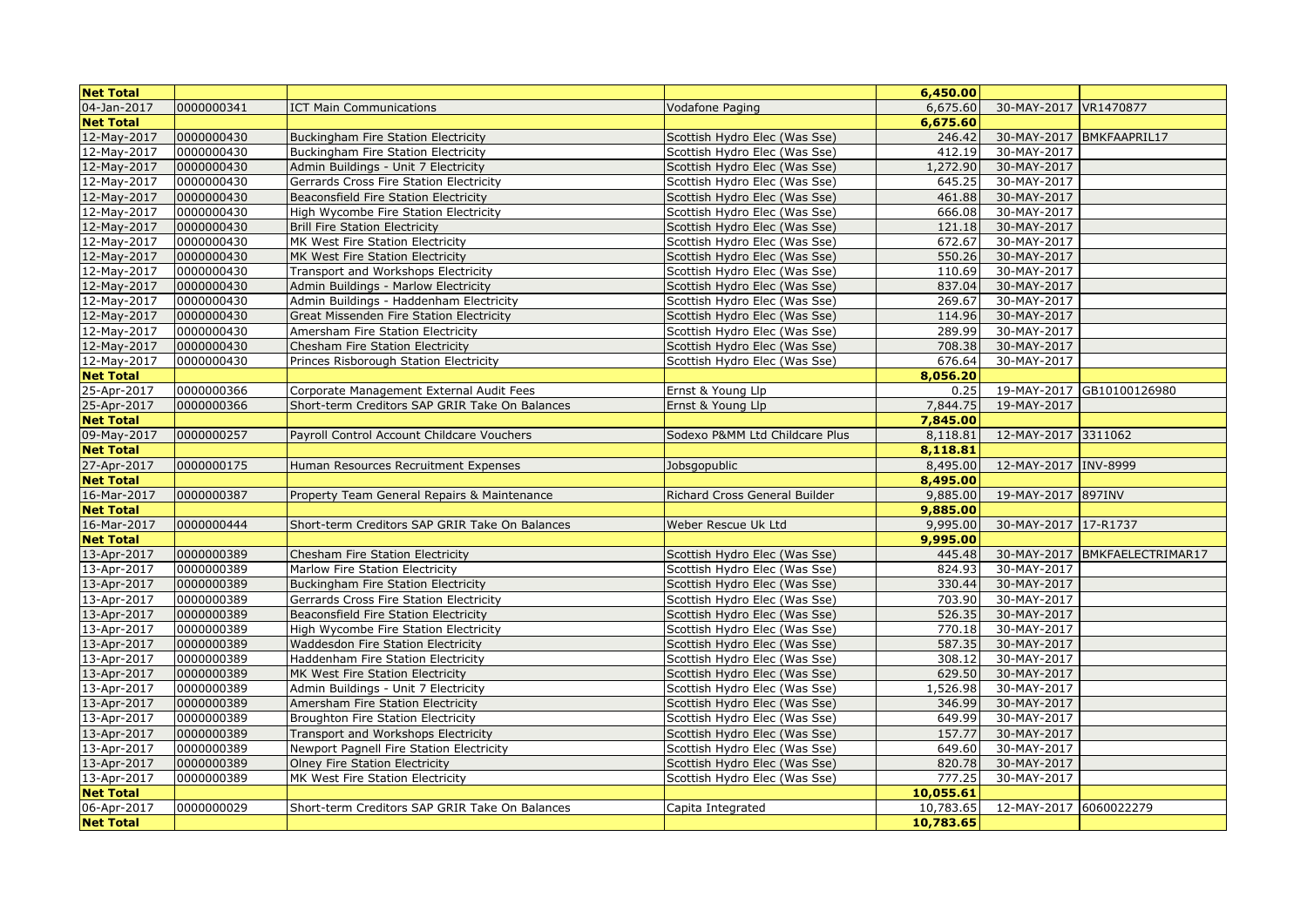| 09-May-2017      | 0000000333 | Transport and Workshops Diesel Oil - Gas Oil    | Pace Fuelcare Ltd                     | 11,661.34 | 30-MAY-2017 8059822    |                           |
|------------------|------------|-------------------------------------------------|---------------------------------------|-----------|------------------------|---------------------------|
| <b>Net Total</b> |            |                                                 |                                       | 11,661.34 |                        |                           |
| 04-May-2017      | 0000000307 | Short-term Creditors SAP GRIR Take On Balances  | The Fire Service College Limited      | 11,819.29 | 19-MAY-2017 809408     |                           |
| <b>Net Total</b> |            |                                                 |                                       | 11,819.29 |                        |                           |
| 31-Mar-2017      | 0000000255 | Asset Control Account Asset Control Account     | Montagu Evans Llp                     | 14,756.97 | 19-MAY-2017 VA170989   |                           |
| <b>Net Total</b> |            |                                                 |                                       | 14,756.97 |                        |                           |
| 18-May-2017      | 0000000399 | Payroll Control Account Payroll Control Account | <b>Buckinghamshire County Council</b> | 19,024.93 |                        | 30-MAY-2017 APRI17LGPSEES |
| <b>Net Total</b> |            |                                                 |                                       | 19,024.93 |                        |                           |
| 13-Apr-2017      | 0000000076 | Short-term Creditors SAP GRIR Take On Balances  | Capita Integrated                     | 19,518.43 | 12-MAY-2017 6060022406 |                           |
| <b>Net Total</b> |            |                                                 |                                       | 19,518.43 |                        |                           |
| 31-Mar-2017      | 0000000425 | Short-term Creditors SAP GRIR Take On Balances  | Pace Fuelcare Ltd                     | 23,666.46 | 05-MAY-2017 3075       |                           |
| <b>Net Total</b> |            |                                                 |                                       | 23,666.46 |                        |                           |
| 31-Mar-2017      | 0000000408 | Thames Valley Fire Control Agency Services      | Royal Berkshire Fire Authority        | 3,169.03  | 30-MAY-2017 OP/I000392 |                           |
| 31-Mar-2017      | 0000000408 | Short-term Creditors SAP GRIR Take On Balances  | Royal Berkshire Fire Authority        | 24,557.00 | 30-MAY-2017            |                           |
| <b>Net Total</b> |            |                                                 |                                       | 27,726.03 |                        |                           |
| 30-Mar-2017      | 0000000292 | Asset Control Account Asset Control Account     | Emergency One                         | 27,855.00 | 10-MAY-2017 19016      |                           |
| <b>Net Total</b> |            |                                                 |                                       | 27,855.00 |                        |                           |
| 30-Mar-2017      | 0000000293 | Asset Control Account Asset Control Account     | Emergency One                         | 27,855.00 | 10-MAY-2017 19015      |                           |
| <b>Net Total</b> |            |                                                 |                                       | 27,855.00 |                        |                           |
| 30-Mar-2017      | 0000000294 | Asset Control Account Asset Control Account     | Emergency One                         | 27,855.00 | 10-MAY-2017 19014      |                           |
| <b>Net Total</b> |            |                                                 |                                       | 27,855.00 |                        |                           |
| 30-Mar-2017      | 0000000295 | Asset Control Account Asset Control Account     | <b>Emergency One</b>                  | 27,855.00 | 10-MAY-2017 19013      |                           |
| <b>Net Total</b> |            |                                                 |                                       | 27,855.00 |                        |                           |
| 30-Mar-2017      | 0000000290 | Asset Control Account Asset Control Account     | Emergency One                         | 35,500.00 | 10-MAY-2017 19026      |                           |
| <b>Net Total</b> |            |                                                 |                                       | 35,500.00 |                        |                           |
| 30-Mar-2017      | 0000000291 | Asset Control Account Asset Control Account     | <b>Emergency One</b>                  | 35,500.00 | 10-MAY-2017 19025      |                           |
| <b>Net Total</b> |            |                                                 |                                       | 35,500.00 |                        |                           |
| 28-Apr-2017      | 0000000288 | Asset Control Account Asset Control Account     | Emergency One                         | 35,500.00 | 10-MAY-2017 19152      |                           |
| <b>Net Total</b> |            |                                                 |                                       | 35,500.00 |                        |                           |
| 28-Apr-2017      | 0000000289 | Asset Control Account Asset Control Account     | <b>Emergency One</b>                  | 35,500.00 | 10-MAY-2017 19151      |                           |
| <b>Net Total</b> |            |                                                 |                                       | 35,500.00 |                        |                           |
| 05-Apr-2017      | 0000000111 | Short-term Creditors SAP GRIR Take On Balances  | XMA Ltd                               | 46,978.64 | 12-MAY-2017 BK36291    |                           |
| <b>Net Total</b> |            |                                                 |                                       | 46,978.64 |                        |                           |
| 12-May-2017      | 0000000379 | <b>Operational Apprentices Agency Services</b>  | <b>Encompass Select Limited</b>       | 42,408.76 | 26-MAY-2017 1051       |                           |
| 12-May-2017      | 0000000379 | <b>Operational Apprentices Agency Services</b>  | <b>Encompass Select Limited</b>       | 1,290.11  | 26-MAY-2017            |                           |
| 12-May-2017      | 0000000379 | Operational Apprentices Agency Services         | <b>Encompass Select Limited</b>       | 1,398.32  | 26-MAY-2017            |                           |
| 12-May-2017      | 0000000379 | <b>Operational Apprentices Agency Services</b>  | <b>Encompass Select Limited</b>       | 1,337.69  | 26-MAY-2017            |                           |
| 12-May-2017      | 0000000379 | <b>Operational Apprentices Agency Services</b>  | Encompass Select Limited              | 3,764.79  | 26-MAY-2017            |                           |
| <b>Net Total</b> |            |                                                 |                                       | 50,199.67 |                        |                           |
| 19-Apr-2017      | 0000000260 | <b>ICT Computer Software</b>                    | Capita Integrated                     | 69,013.09 | 30-MAY-2017 6060022470 |                           |
| <b>Net Total</b> |            |                                                 |                                       | 69,013.09 |                        |                           |
| 30-Mar-2017      | 0000000296 | Asset Control Account Asset Control Account     | <b>Emergency One</b>                  | 85,000.00 | 10-MAY-2017 19004      |                           |
| <b>Net Total</b> |            |                                                 |                                       | 85,000.00 |                        |                           |
| 30-Mar-2017      | 0000000297 | Asset Control Account Asset Control Account     | Emergency One                         | 85,000.00 | 10-MAY-2017 19003      |                           |
| <b>Net Total</b> |            |                                                 |                                       | 85,000.00 |                        |                           |
| 30-Mar-2017      | 0000000298 | Asset Control Account Asset Control Account     | <b>Emergency One</b>                  | 85,000.00 | 10-MAY-2017 19002      |                           |
| <b>Net Total</b> |            |                                                 |                                       | 85,000.00 |                        |                           |
| 30-Mar-2017      | 0000000299 | Asset Control Account Asset Control Account     | Emergency One                         | 85,000.00 | 10-MAY-2017 19001      |                           |
| <b>Net Total</b> |            |                                                 |                                       | 85,000.00 |                        |                           |
|                  | 0000000300 |                                                 |                                       | 85,000.00 | 10-MAY-2017 19000      |                           |
| 30-Mar-2017      |            | Asset Control Account Asset Control Account     | <b>Emergency One</b>                  |           |                        |                           |